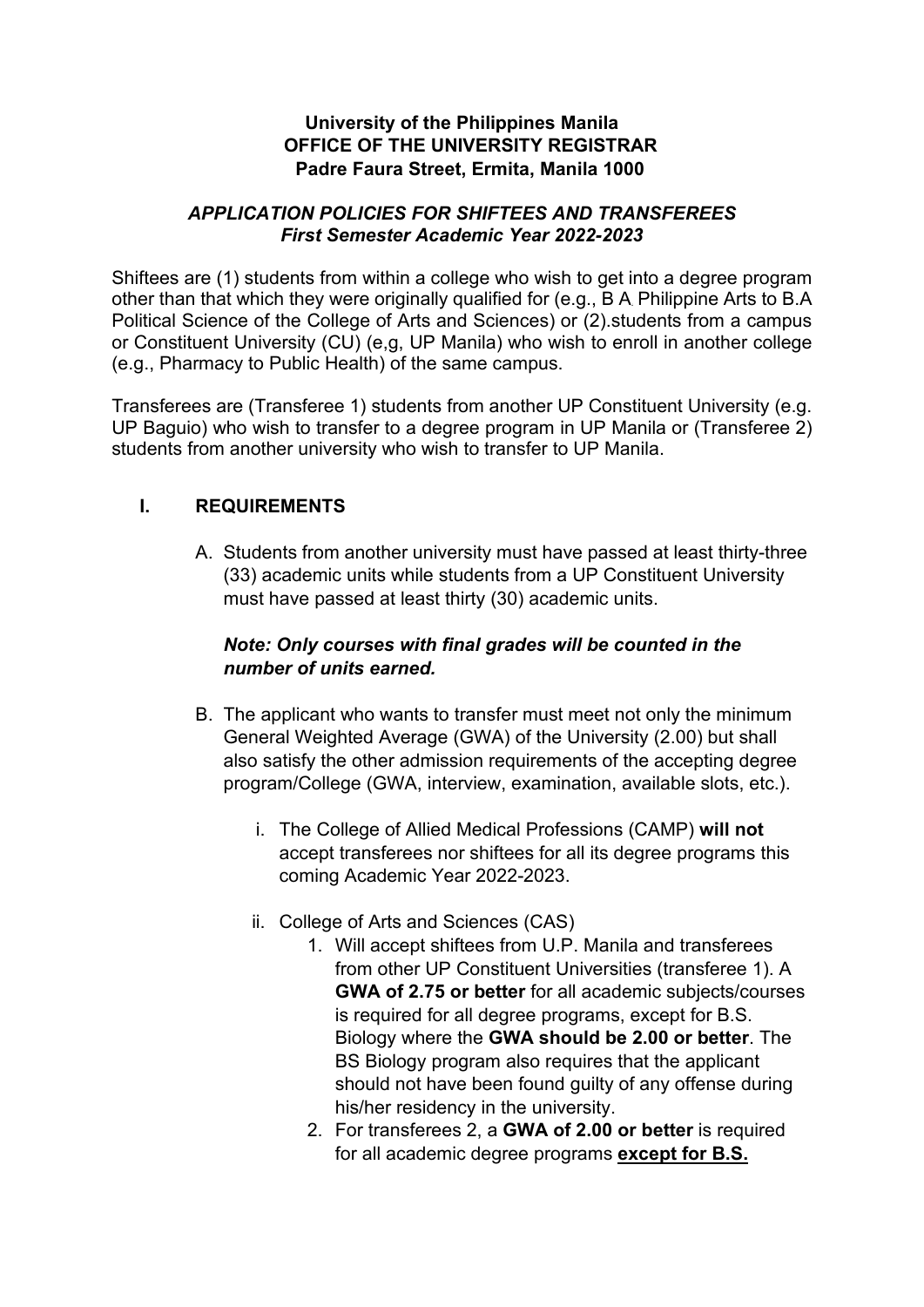## **Biology, which does not accept transferees from other universities**.

- 3. For both shiftees and transferees, only incoming sophomores will be accepted to the B.S. Biochemistry, B.S. Computer Science and B.S. Applied Physics programs.
- 4. For the **Department of Arts and Communications** (BA Organizational Communication and BA Philippine Arts) - **ONLY THOSE WHO QUALIFIED IN THE INITIAL SCREENING (after ranking of the applicants) WILL BE CALLED FOR INTERVIEW. This is to emphasize that NOT ALL applicants will be interviewed.**
- 5. For the **Department of Social Sciences** (BA Political Science, BA Social Science, and BA Development Studies) – the department may hold an **interview or give an essay examination** if and when applicable.
- iii. College of Nursing (CN)
	- 1. Will accept shiftees (UP Manila) and transferees from other UP Constituent Universities (Transferee 1) only with a **GWA of 2.00 or better** as incoming first year level students
	- 2. Qualified applicants will be ranked according to their GWA and will be **interviewed** by the College Admission Committee.
- iv. The College of Public Health (CPH) will accept three (3) shiftees and two (2) transferees for Academic Year 2022-2023:
	- 1. For Shiftees and Transferee 1
		- a. Applicant must have a general weighted average (GWA) of **2.5 or better** in all courses taken.
		- b. Must submit a **true copy of grades** and a **permit to transfer** from the home unit
	- 2. For Transferee 2:

Applicant may qualify for admission if his/her GWA **is 2.00 or 85% or B or higher from the 33** or more units and that he/she has completed the required units in **Chemistry and Biology** or their equivalents

- 3. The qualified applicants must undergo an **interview** with the BSPH committee.
- v. College of Dentistry (CD)
	- 1. Will accept **Baccalaureate Degree holders in Sciencerelated courses** from UP (with a **GWA of 2.25** or better) and other Universities (with a **GWA OF 2.00** or better).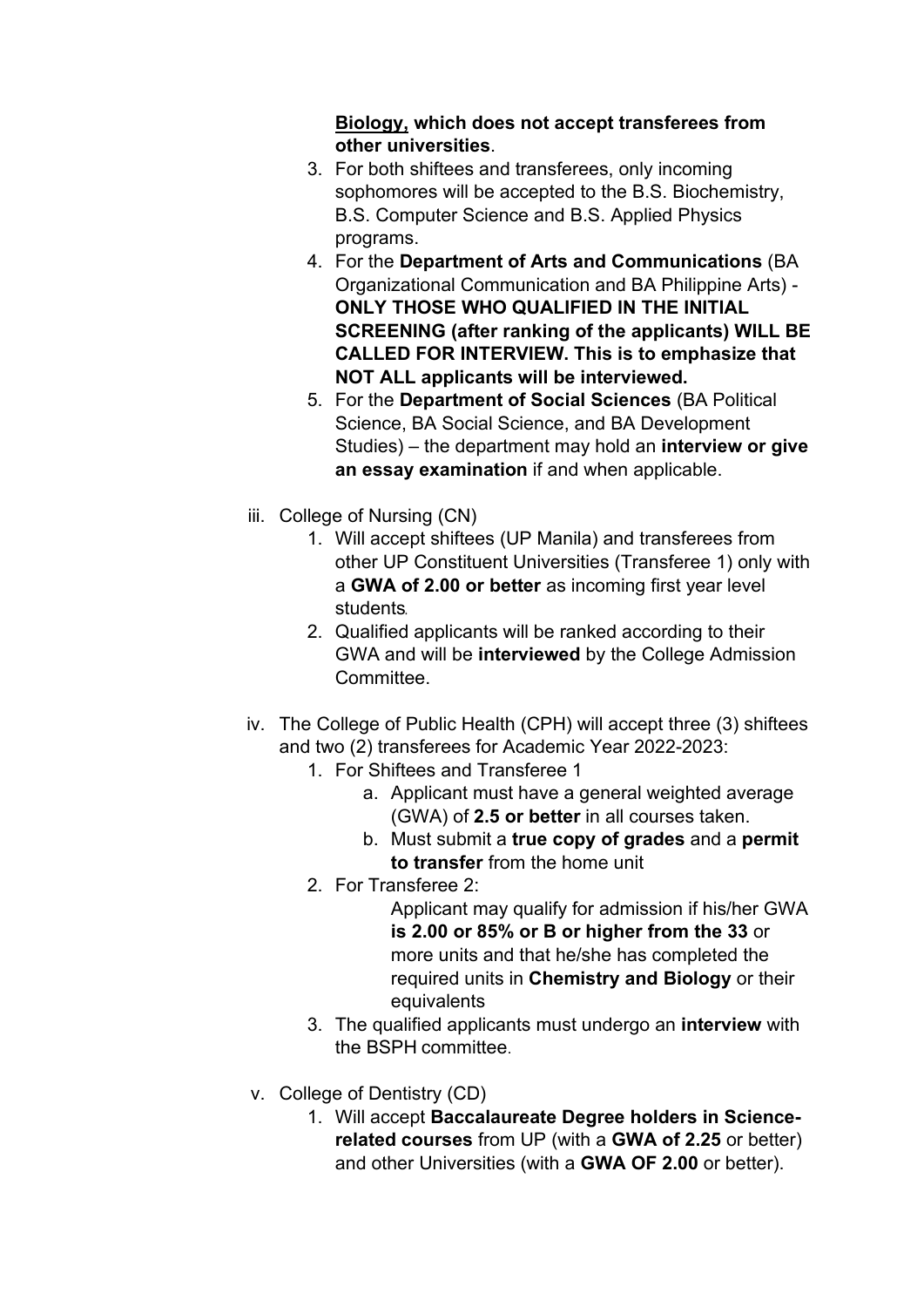- 2. Will accept shiftees with the following qualifications:
	- a. Have a **GWA of 2.25 and CWA of 2.50** or better with **no grades of 4.00 or 5.00** or failing grades in any subject
	- b. Have attended a maximum of 4 semesters in UP
- 3. Both shiftees and Second degree applicants must:
	- a. Present a certificate of good moral character issued by the proper authorities
		- **b. Pass the dexterity examination and panel interview** (Applicant must pass the dexterity exam to qualify to the interview phase)

### Notes:

- For foreign applicants (non-Filipino citizens), they must satisfy the qualifications stated above. In addition, foreign applicants who are from countries not using English as their first language must satisfy the TOEFL or IELTS score specified by the University. Accepted foreign students will be required to attend Filipino classes for Filipino Language Proficiency.
- Accepted applicants must finish all pre-clinical courses and deficiencies before the fifth-year level where clinics will begin. They will not be allowed to begin clinical dentistry with deficiencies in preclinical subjects.
- Accepted applicants are required to sign a learning contract
- vi. College of Pharmacy (CP)
	- 1. Will accept transferees from other schools with a **GWA of 1.75 or better** and shiftees/transferees from UP Constituent Universities with a **GWA of 2.00 or better.**
	- 2. Will accept second degree applicants: non-UP graduate with a **GWA of 2.25 or better** and UP graduate with a **GWA of 2.50 or better**.
	- 3. Qualified applicants will be ranked according to the criteria (school of origin, GWA, present course, grades in computational sciences and chemistry and reason for transfer) set by the College and will be interviewed by the College Committee on Admissions and Scholarships.
	- **4.** Only those who qualified in the initial screening (after ranking of the applicants) will be called for online interview. This is to emphasize that **NOT ALL applicants will be interviewed.**

\*Please note that there are two courses offered at the College of Pharmacy, BS Pharmacy and BS Pharmaceutical Sciences. With the current situation due to Covid-19, the qualified shiftees and transferees must be willing to undertake any instructional adjustment to be implemented by the College of Pharmacy.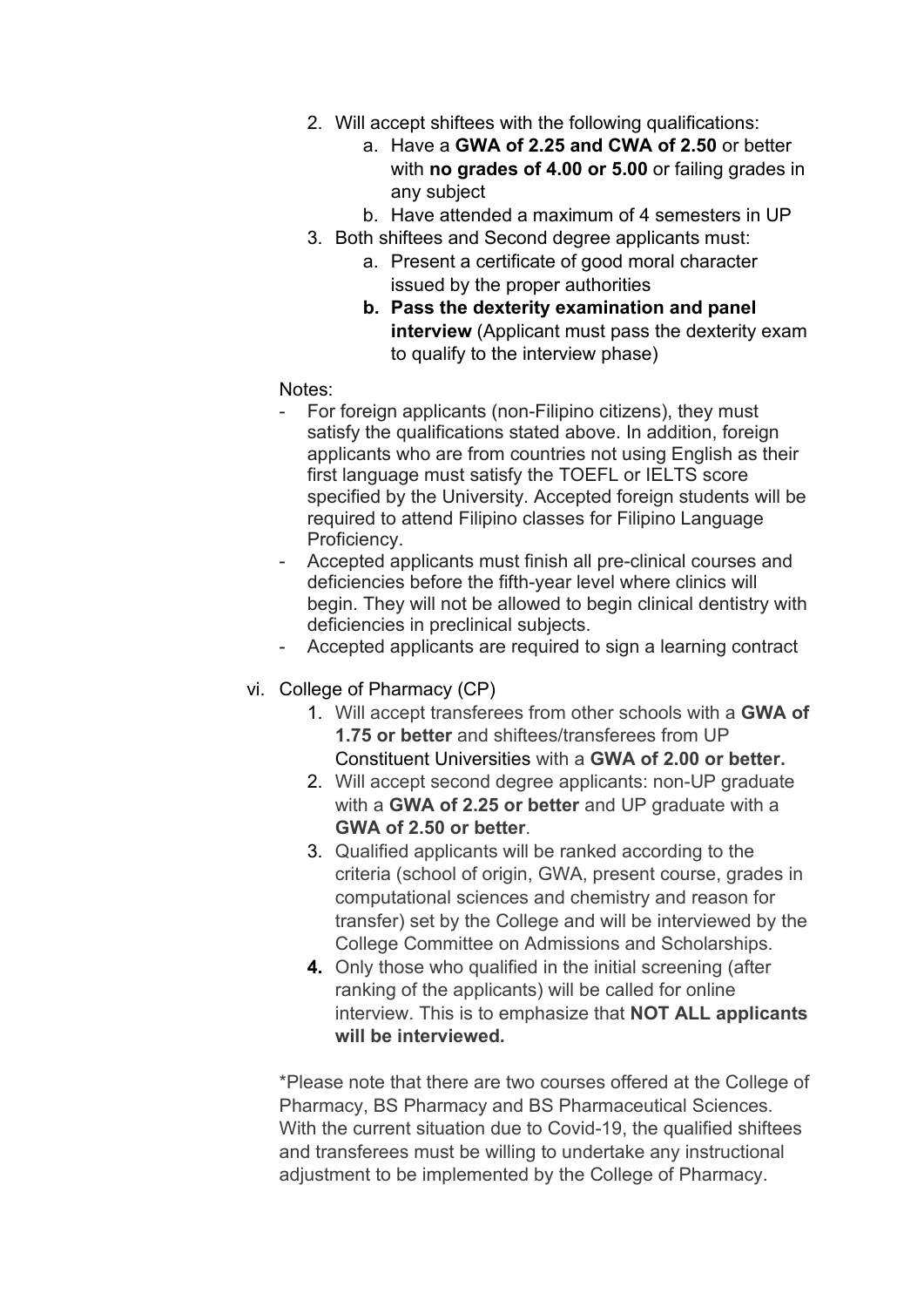vii. The College of Medicine (CM) does not accept shiftees nor transferees in any of its degree programs.

*Note: Computation of the GWA and CWA will only include numeric grades. For transferee 2 applicants whose university follows a grading system other than numeric, transmutation of the grades will be done prior to computation.*

### **II. PROCEDURE**

- A. Accomplish the Undergraduate Admission Application Form that can be downloaded from the OUR website. Separate application forms should be accomplished per degree program applied for.
- B. The accomplished application form should be attached to the **Google Form application for Shiftees and Transferees** that can be accessed through the OUR website

https://bit.ly/Shiftee\_Transferee\_SecondDegreeApplication2022-2023 together with the following documents:

- i. Official Transcript of Records (TOR for 2<sup>nd</sup> degree applicants only) or True Copy of Grades (TCG - for continuing students) complete up to the last term attended, properly authenticated/signed by the Registrar/Dean, and with the grading system of the school attended.
- ii. Certification of the General Weighted Average (GWA)
- iii. Certificate of good moral character from either the Dean, College Secretary, or Faculty Member of the school currently enrolled in.
- iv. One (I) 2 x 2 picture
- v. Other documents required by the degree program
- C. For applicants not covered by the Free Tuition Law (e.g. Second degree applicants, foreign applicants), the application fee should be paid at the UP Manila Cashier's Office or through online banking and the copy of the Official Receipt should also be attached to the Google Form application.

## **III. RETURN SERVICE AGREEMENT**

The Colleges of Nursing, Dentistry, Public Health, and Pharmacy are covered by the **Return Service Agreement (RSA).**